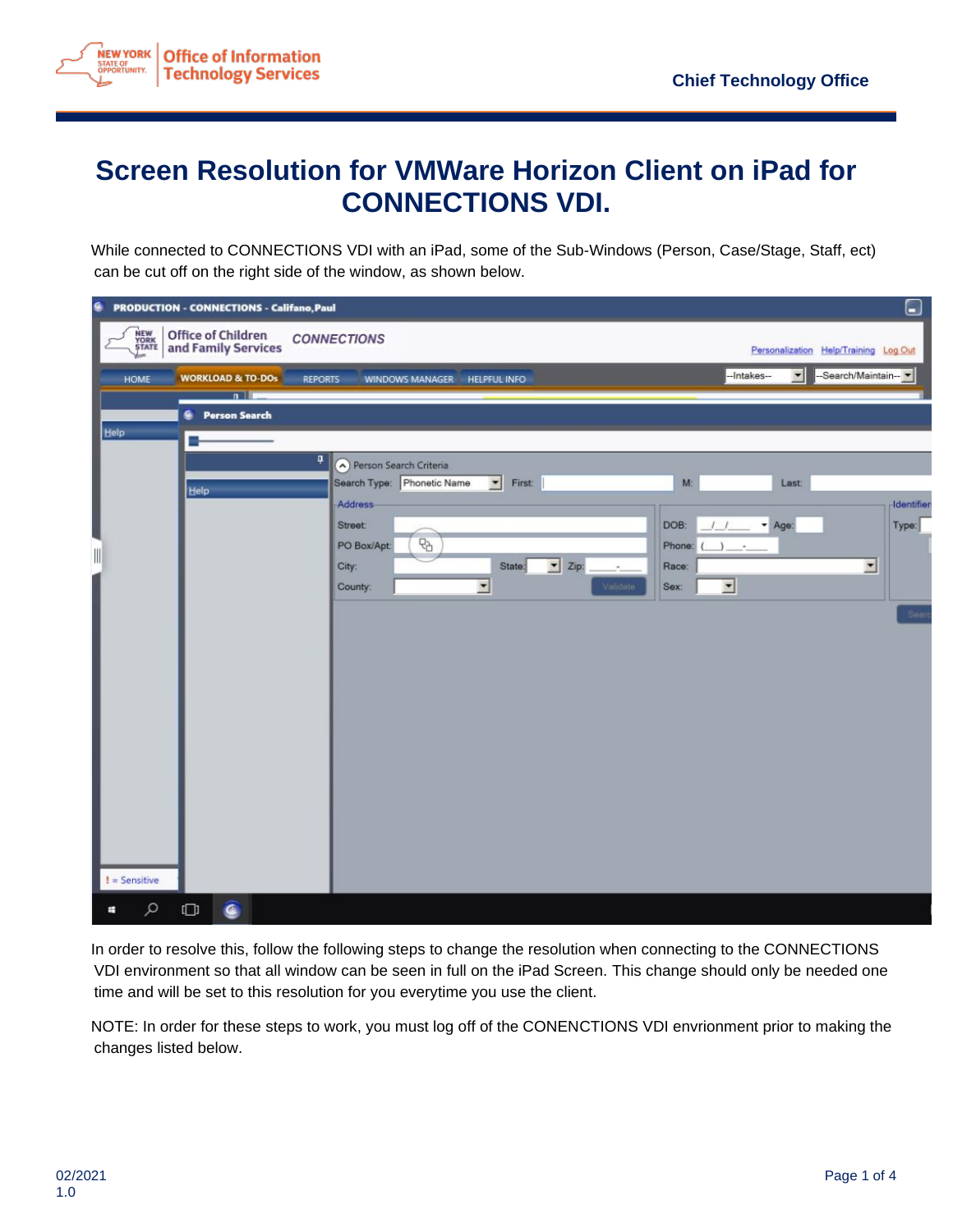

## **1.** In the VMWare Horizon Client on the iPad, **click Settings**.

| 8:29 PM Thu Feb 25           |                         |                                                                                   | $\approx 49\%$ |
|------------------------------|-------------------------|-----------------------------------------------------------------------------------|----------------|
| Logout                       |                         | All                                                                               |                |
| OCFS PROD<br>CONNECTIONS RDS |                         |                                                                                   |                |
|                              |                         |                                                                                   |                |
| $\frac{90}{00}$ All          | $\sqrt[4]{ }$ Favorites | $\{\overset{\curvearrowleft}{\underset{\curvearrow}{\curvearrowleft}}\}$ Settings | $(2)$ Help     |

## **2.** In the Settings, **Click Resolution**

| CLIENT SETTINGS                      |                                               |  |
|--------------------------------------|-----------------------------------------------|--|
| <b>Default View</b>                  | Servers >                                     |  |
| Resolution                           | Auto - Fit (2048 x 1536) >                    |  |
| Touch                                | $\mathcal{P}$                                 |  |
| Mouse                                | $\geq$                                        |  |
| Camera                               | $\rightarrow$                                 |  |
| <b>Presentation Mode</b>             | $\mathcal{P}$                                 |  |
| Gesture Help                         | Off $>$                                       |  |
| Log Collection                       | Off $>$                                       |  |
| <b>Crash Reporting</b>               | On $>$                                        |  |
| <b>File Sharing</b>                  | On $>$                                        |  |
| <b>CONNECTION SETTINGS</b>           |                                               |  |
| <b>Certificate Verification Mode</b> | Warn before connecting to untrusted servers > |  |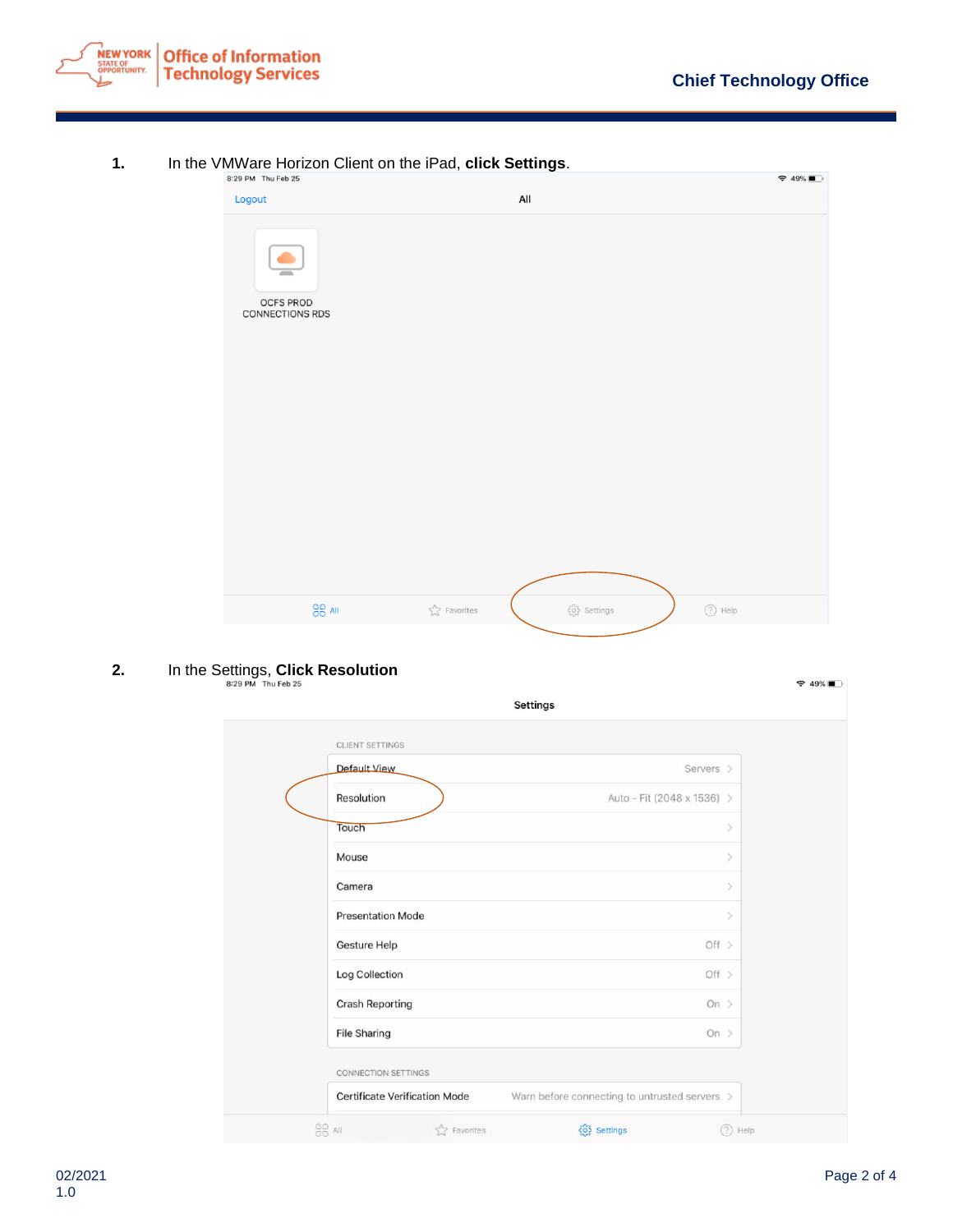

## **3.** Once in the Resolution, **Switch off "High Resolution Mode"**

| 8:31 PM Thu Feb 25                                       |                             |              | $\approx 49\%$ |
|----------------------------------------------------------|-----------------------------|--------------|----------------|
| <settings< th=""><th></th><th></th><th></th></settings<> |                             |              |                |
|                                                          |                             |              |                |
|                                                          | Auto - Fit (2048 x 1536)    | $\checkmark$ |                |
|                                                          |                             |              |                |
|                                                          | <b>High Resolution Mode</b> |              |                |
|                                                          |                             |              |                |
|                                                          |                             |              |                |
|                                                          |                             |              |                |

**4.** After you turn off the High Resolution Mode, **Select 1600x1200.** After you select that Resolution, **Click All on the bottom.**

| 8:33 PM Thu Feb 25<br><b>くSettings</b> |                                      |                        |                 |              | $948\%$ |
|----------------------------------------|--------------------------------------|------------------------|-----------------|--------------|---------|
|                                        |                                      |                        |                 |              |         |
|                                        | Auto - Fit (1024 x 768)              |                        |                 |              |         |
|                                        | 1280 x 1024                          |                        |                 |              |         |
|                                        | 1600 x 1200                          |                        |                 | $\checkmark$ |         |
|                                        | 1920 x 1080                          |                        |                 |              |         |
|                                        | 2048 x 1536                          |                        |                 |              |         |
|                                        | 3/4 Scaling (1536 x 1152)            |                        |                 |              |         |
|                                        | No Scaling (2048 x 1536)             |                        |                 |              |         |
|                                        |                                      |                        |                 |              |         |
|                                        | High Resolution Mode                 |                        |                 |              |         |
|                                        |                                      |                        |                 |              |         |
|                                        |                                      |                        |                 |              |         |
|                                        |                                      |                        |                 |              |         |
|                                        |                                      |                        |                 |              |         |
|                                        |                                      |                        |                 |              |         |
|                                        | $_{\tiny \rm CO}^{\tiny \rm OO}$ All | $\sqrt[3]{}$ Favorites | {ဂ္ဂိ} Settings | $(?)$ Help   |         |

**NOTE: If this resolution doesn't seem to make the screen large enough for you, you can try the other resolutions listed. Please remember that in order for the new resolution to be used, you must log off of the CONNECTIONS VDI desktop and log back in.**